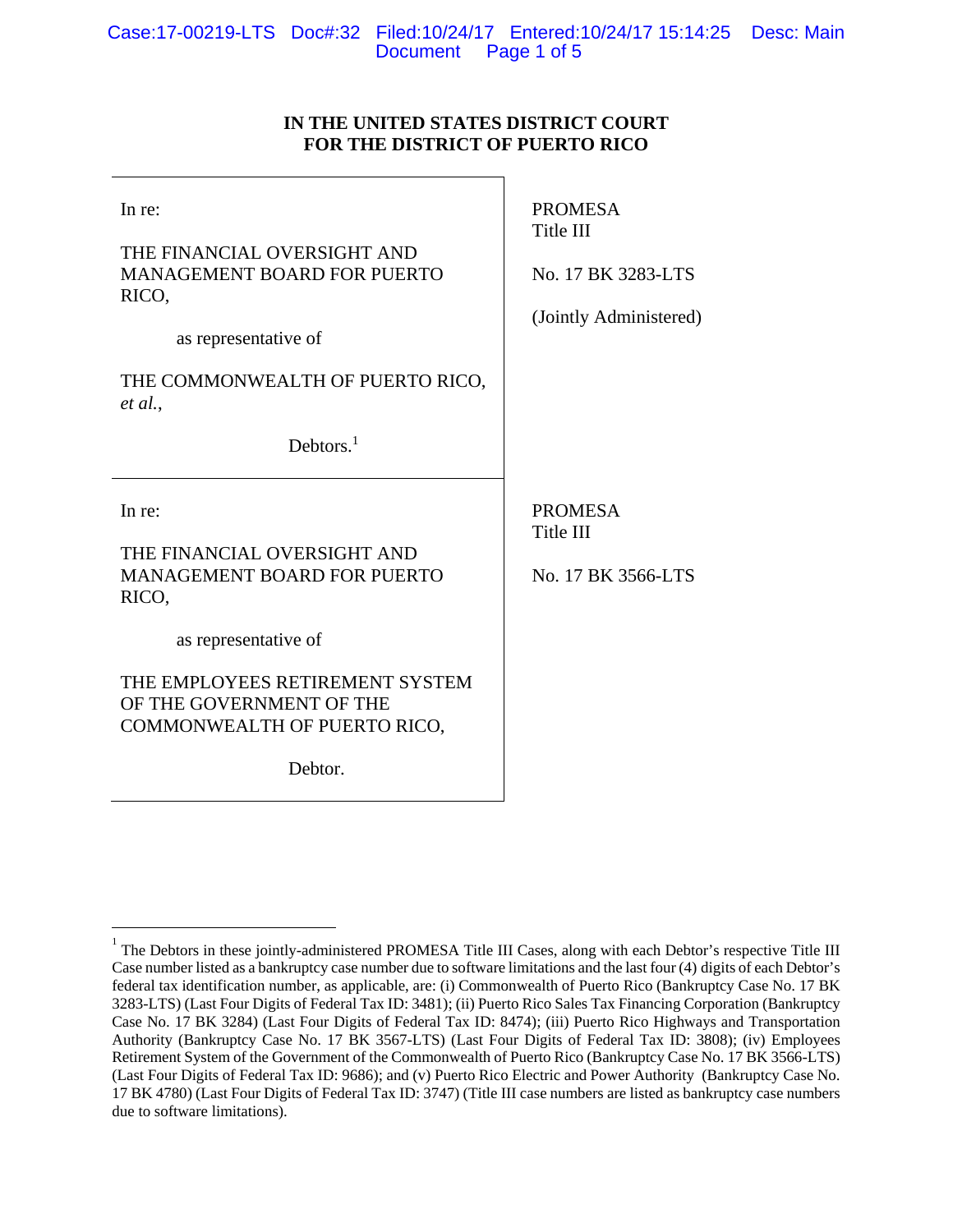Case:17-00219-LTS Doc#:32 Filed:10/24/17 Entered:10/24/17 15:14:25 Desc: Main **Document** 

ALTAIR GLOBAL CREDIT OPPORTUNITIES FUND (A), LLC, *et al*.,

 Adv. Proc. No. 17-219 in 17 BK 3283-LTS

Plaintiffs,

v.

THE COMMONWEALTH OF PUERTO RICO, *et al.*,

Defendants.

# **INFORMATIVE MOTION REQUESTING THAT THE COURT GRANT THE OFFICIAL COMMITTEE OF RETIRED EMPLOYEES OF THE COMMONWEALTH OF PUERTO RICO INTERVENOR STATUS AS AGREED IN THE JOINT STATUS REPORT FILED ON OCTOBER 9, 2017**

The Official Committee of Retired Employees of the Commonwealth of Puerto Rico (the "**Retiree Committee**") files this *Informative Motion Requesting That The Court Grant The Official Committee Of Retired Employees Of The Commonwealth of Puerto Rico Intervenor Status As Agreed In The Joint Status Report Filed On October 9, 2017* (the "**Motion**") and states as follows:

1. On September 11, 2017, prior to the deadline by which the named Defendants to this Adversary Proceeding were required to answer or otherwise plead with respect to the Complaint, the Retiree Committee filed its *Motion Of Official Committee Of Retired Employees Of The Commonwealth Of Puerto Rico For Leave To Intervene Under Bankruptcy Rule 7024* (the "**Motion to Intervene**") in which it attached as Exhibit A, the *Motion Of Official Committee Of Retired Employees Of The Commonwealth Of Puerto Rico To Dismiss The Complaint Under Bankruptcy Rule 7012* (the "**Proposed Motion to Dismiss**"). [Adv. Dkt. Nos. 14, 14-1.]

2. The Motion to Intervene was originally scheduled for hearing on October 4, 2017. The Plaintiffs, certain ERS bondholders (the "**ERS Bondholders**"), and Defendant, the Financial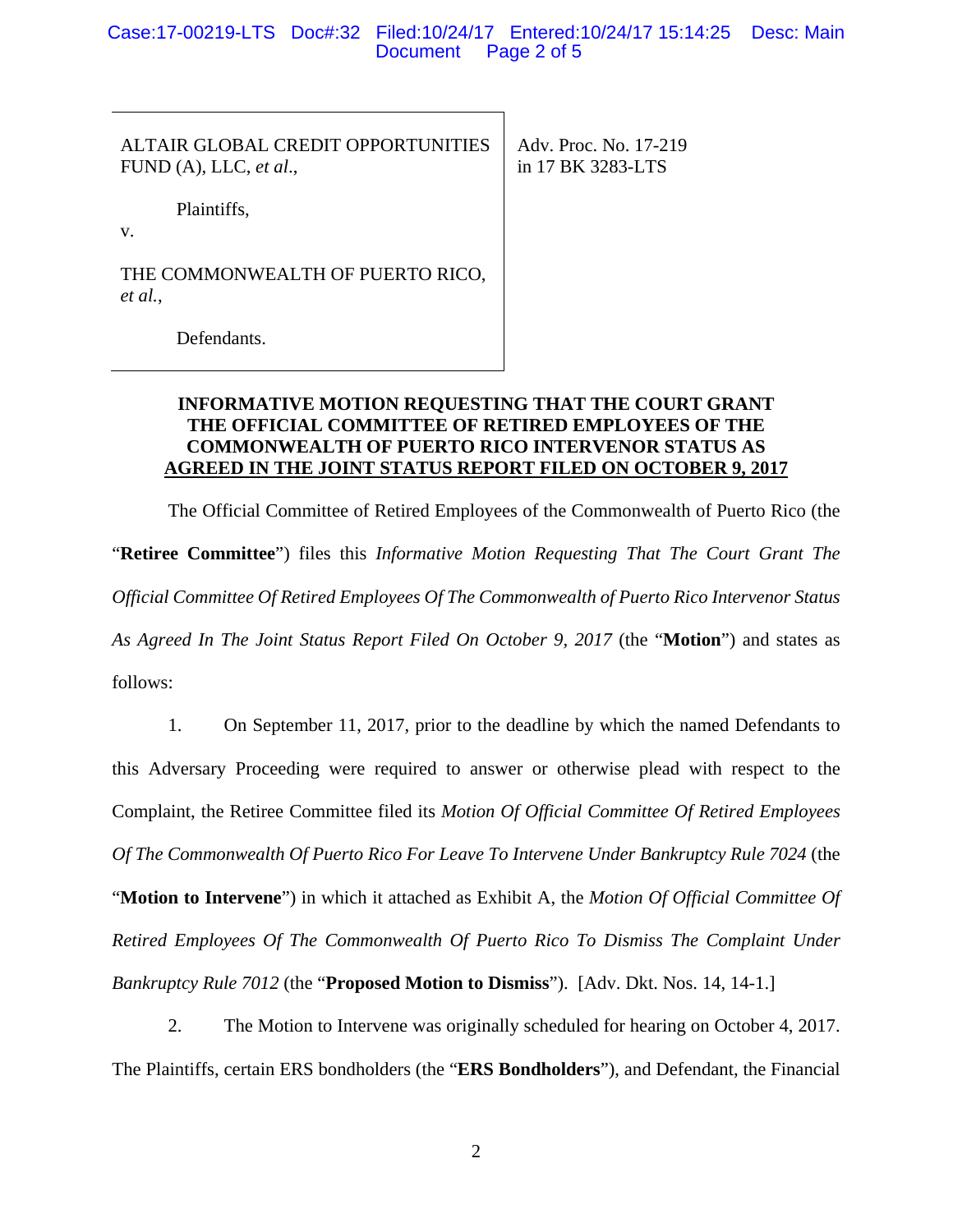#### Case:17-00219-LTS Doc#:32 Filed:10/24/17 Entered:10/24/17 15:14:25 Desc: Main Page 3 of 5

and Oversight Management Board for the Commonwealth of Puerto Rico (the "**FOMB**"), each initially filed objections to the Motion to Intervene on September 19, 2017. [Adv. Dkt. Nos. 16, 17.] The Retiree Committee's deadline to file a reply in support of the Motion to Intervene was set for September 26, 2017. Two significant events happened after the Retiree Committee filed the Motion to Intervene but before the scheduled reply date and hearing. *First*, on October 20, 2017, Hurricane Maria hit Puerto Rico, wreaking devastation across the Island and causing an indefinite continuance of the October 4 hearing and related deadlines. *Second*, two days later, on September 22, 2017, the First Circuit issued its opinion in which it held that § 1109(b) of the Bankruptcy Code provides statutory committees appointed pursuant to 11 U.S.C. §§ 1102 and 1103, like the Retiree Committee, with a statutory right to intervene. *See Assured Guar. Corp. v. Fin. Oversight & Mgmt. Bd. for Puerto Rico*, 872 F.3d 57, 63 (1st Cir. 2017).

3. In response to the Court's requests regarding the October 4, 2017 hearing, the Retiree Committee indicated that it was willing to defer intervention but only if the adversary proceeding would be stayed. [Case No. 17-3283, Dkt. 1364 at ¶ 5.] The ERS Bondholders objected to staying this adversary proceeding. [Case No. 17-3283, Dkt. 1378.] Accordingly, on October 5, 2017, this Court ordered the parties to submit a Joint Status Report with respect to the Motion to Intervene by October 9, 2017. [Adv. Dkt. No. 24.]

4. On October 9, 2017, the Retiree Committee, the ERS Bondholders, and the FOMB submitted a Joint Status Report in which *all parties agreed that the Retiree Committee should be permitted to intervene in this Adversary Proceeding* and for the most part agreed to the scope of the intervention. The primary open issue was whether the Retiree Committee should be permitted to ask questions at any depositions or at any evidentiary hearing. The parties agreed that the Court could rule based on the arguments set forth in the Joint Status Report. [Adv. Dkt. No. 26.]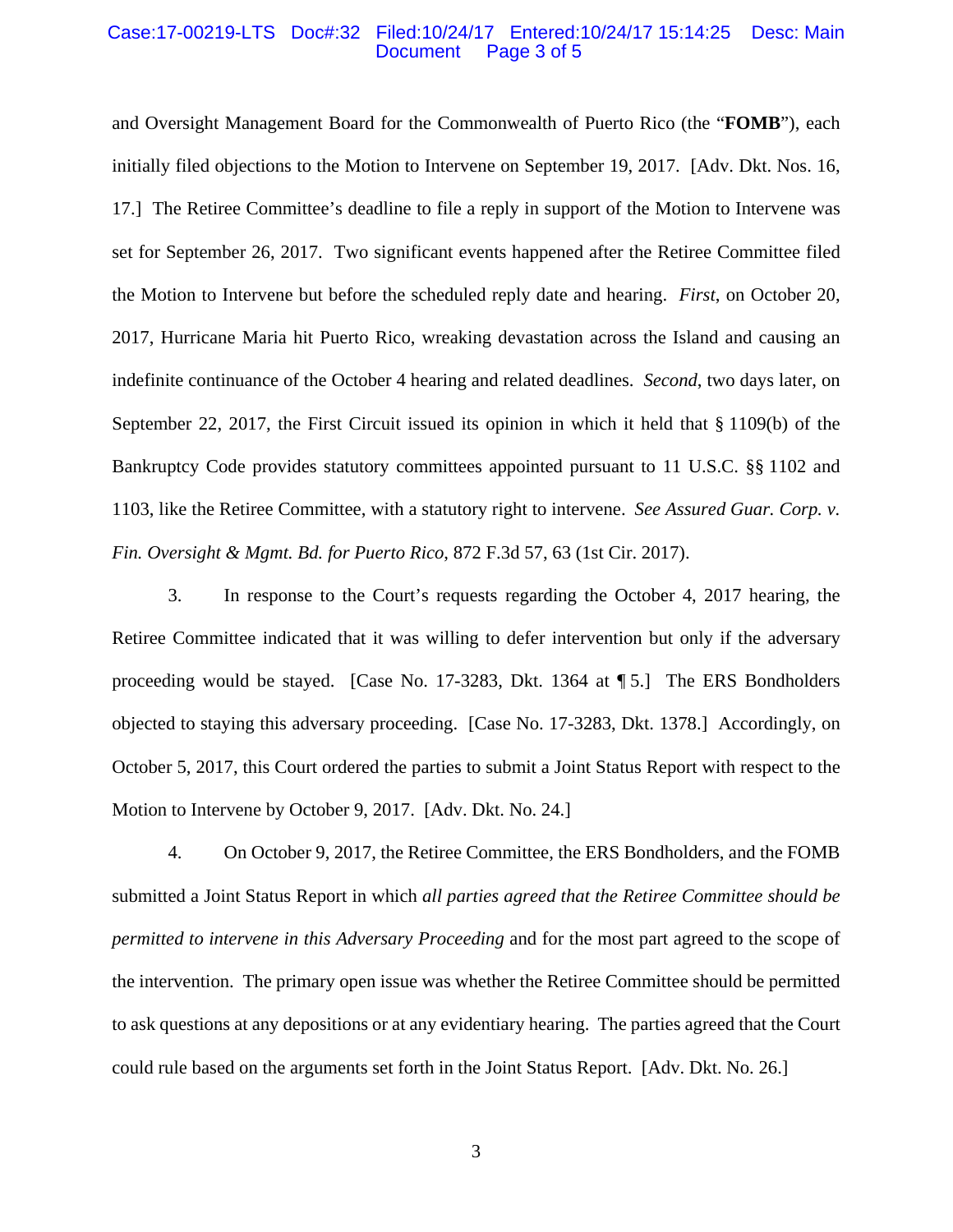### Case:17-00219-LTS Doc#:32 Filed:10/24/17 Entered:10/24/17 15:14:25 Desc: Main Page 4 of 5

5. Since the parties filed the Joint Status Report, the ERS Bondholders and the FOMB have continued to move this lawsuit along. In particular, the ERS Bondholders and the FOMB stipulated to, and this Court so ordered, a schedule by which the ERS Bondholders may seek leave to file an amended complaint by October 27, 2017, with answers or motions to dismiss due by November 17, 2017. [Adv. Dkt. Nos. 28, 29.]

6. In light of the parties' agreement that the Retiree Committee should be permitted to intervene and the fact that this adversary proceeding is moving forward quickly, the Retiree Committee respectfully requests entry of an Order confirming its intervenor status so that it may participate meaningfully in the briefing schedule set forth in this Court's scheduling order. To the extent that this Court wishes to reserve judgment on the question of whether the Retiree Committee may ask questions at depositions or evidentiary hearings, pending the ruling on a motion to dismiss, that is acceptable to the Retiree Committee.